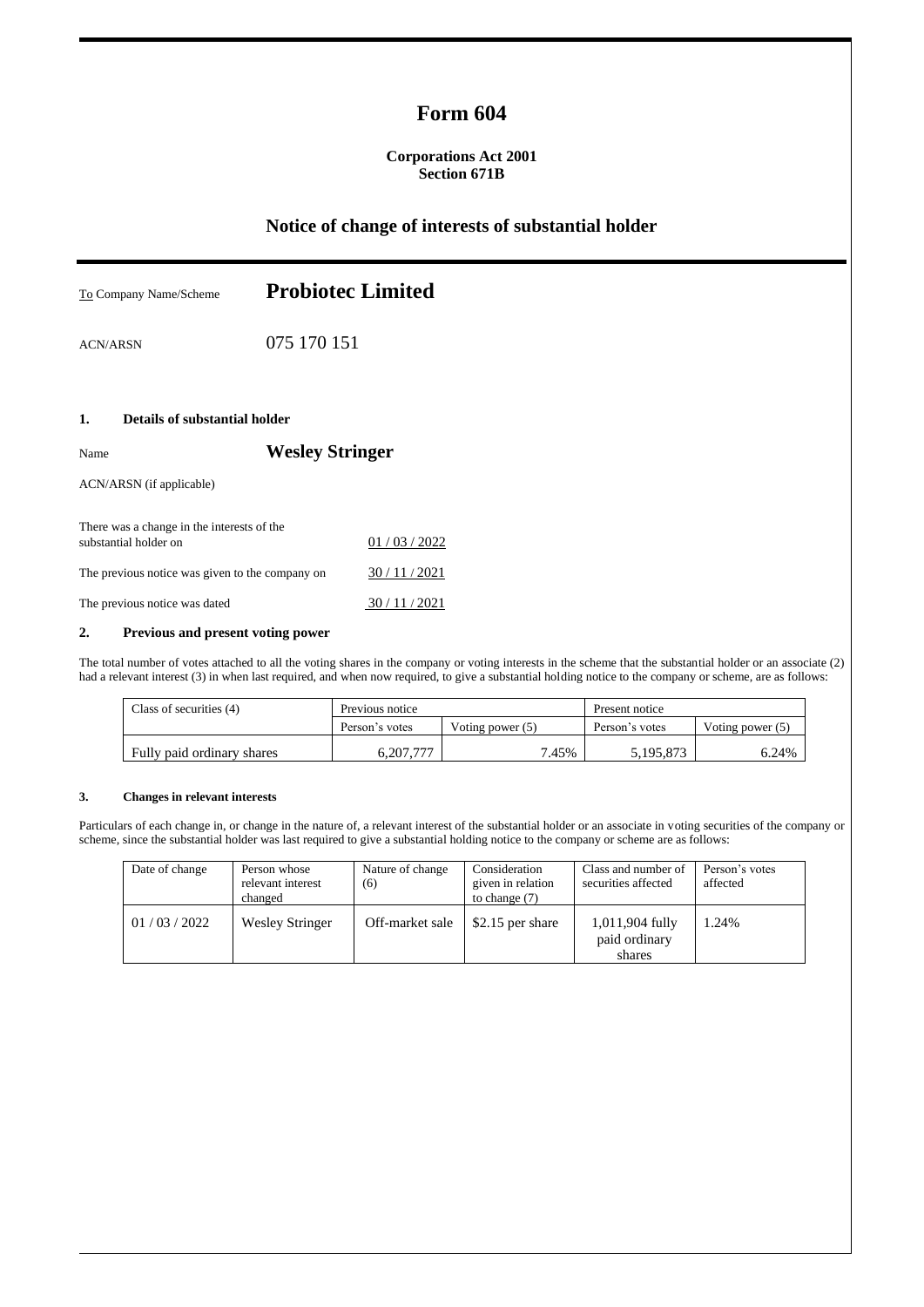#### **4. Present relevant interests**

Particulars of each relevant interest of the substantial holder in voting securities after the change are as follows:

| Holder of relevant<br>interest | Registered holder<br>of securities | Person entitled to<br>be registered as<br>holder $(8)$ | Nature of relevant<br>interest $(6)$                                                                                                            | Class and<br>number of<br>securities          | Person's votes |
|--------------------------------|------------------------------------|--------------------------------------------------------|-------------------------------------------------------------------------------------------------------------------------------------------------|-----------------------------------------------|----------------|
| <b>Wesley Stringer</b>         | <b>Wesley Stringer</b>             | <b>Wesley Stringer</b>                                 | Pursuant to<br>section $608(1)$<br>of the<br>Corporations<br>Act (Cth) 2001<br>(the " $Act$ ") as<br>registered<br>holder of the<br>securities. | 4,860,000<br>fully paid<br>ordinary<br>shares | 5.83%          |
| <b>Wesley Stringer</b>         | Talril Pty Ltd                     | <b>Wesley Stringer</b>                                 | Pursuant to<br>section $608(3)$<br>of the Act as a<br>member of the<br>superannuation<br>fund of which<br>Talril Pty Ltd is<br>trustee.         | 335,873 fully<br>paid ordinary<br>shares      | 0.40%          |

### **5. Changes in association**

The persons who have become associates (2) of, ceased to be associates of, or have changed the nature of their association (9) with, the substantial holder in relation to voting interests in the company or scheme are as follows:

| $\lambda$<br>$\sim$ $\sim$ $\sim$<br>applicable<br>ano<br>ne<br>sar<br>ΑI<br>лкэг<br>. . | ciation<br>х<br>. OF<br>-чаш. |
|------------------------------------------------------------------------------------------|-------------------------------|
| NT/<br>11/21                                                                             |                               |

#### **6. Addresses**

The addresses of persons named in this form are as follows:

| Name                                 | Address                                                                                                                               |
|--------------------------------------|---------------------------------------------------------------------------------------------------------------------------------------|
| <b>TT</b><br>-<br>Stringer<br>√eslev | $\sim$<br>3026<br>$\neg$<br>$\Omega$<br>$\bigcap$<br>$\sim$<br>ane<br>VIU.<br>:herry<br>Jorth<br>averto<br>$(0 - 7)$<br>u<br>╰<br>-റം |

## **Signature**

| print name | <b>Wesley Stringer</b> | capacity Individual    |
|------------|------------------------|------------------------|
|            | $\checkmark$           |                        |
| sign here  |                        | 02 / 03 / 2022<br>date |

\_\_\_\_\_\_\_\_\_\_\_\_\_\_\_\_\_\_\_\_\_\_\_\_\_\_\_\_\_\_\_\_\_\_\_\_\_\_\_\_\_\_\_\_\_\_\_\_\_\_\_\_\_\_\_